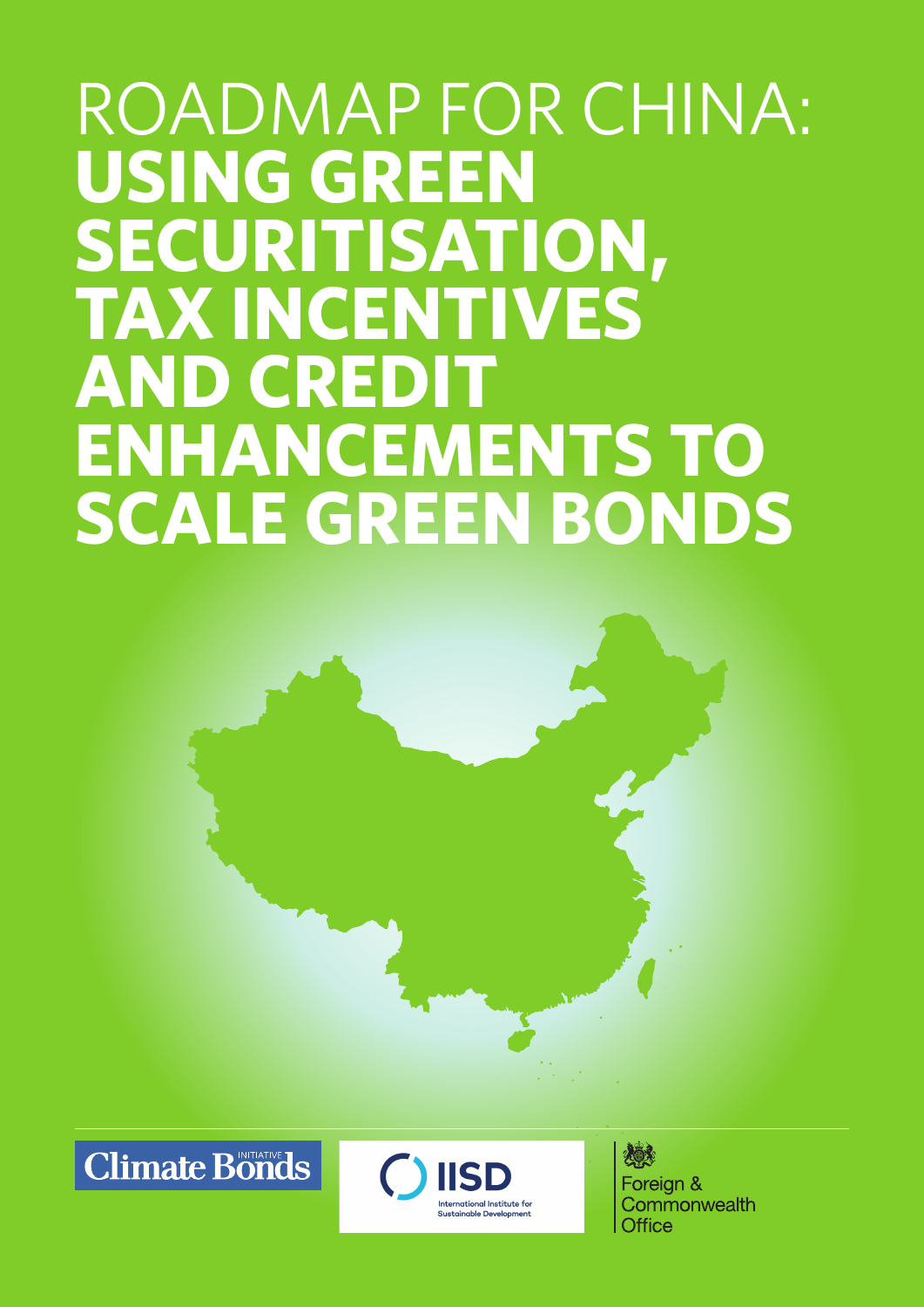# **Contents**

This issues paper contains the following sections:

#### **1. INtroduction**

# **2. Challenges to Enabling issuers and investors to join the green bond market**

## **3. Key instrument for aggregation: green securitisation**

# **4. other incentives and instruments: tax incentives and credit enhancement**

#### **5. conclusion**

Appendices

Instruments and incentives can give a wider range of issuers access to the market. Rapid growth in China's green bond issuance and investment is essential for green bonds to make a material contribution to meeting China's environmental investment and climate finance needs.

The paper provides specific actions for China's policymakers to put in place instruments and incentives for green bonds, with a particular focus on how to grow a green securitisation market in China that can access international capital. Specific actions for China draw on domestic and international experience.

**This is the third in a series of four 2016 discussion papers issued by the Climate Bonds Initiative and the International Institute for Sustainable Development (IISD) on prospects for the Chinese green bond market.** 

The four papers are:

- Green Bond Guidelines (Paper 1)
- Roadmap for China's Green Bond Market-Scaling up Issuance (Paper 2)
- Roadmap for China: Using green securitisation, tax incentives and credit enhancements to scale green bonds (Paper 3)
- Extending the Joint Leadership of China and the UK on Green Finance (Paper 4)

This 2016 series of policy papers on the green bond market in China follows the March 2014 "How to Grow Green Bonds in China" report<sup>2</sup> and the report titled *'Growing a green bonds market in China: Key recommendations for policymakers in the context of China's changing financial landscape'* from March 2015.

#### **Structure of this paper**

This paper is structured as follows. Section 1 provides an introductory overview of green bond development in China. Section 2 outlines challenges to widespread uptake of green bond issuance and financing multiple projects through use of green bonds in China. It also identifies which instruments and incentives can offer potential solutions.

Section 3 analyses green securitisation as an instrument to scale China's green bond market, and sets out specific actions. Section 4 reviews how tax incentives and credit enhancement instruments can assist to bring a wider range of projects and issuers to market that better match investors' risk-return requirements; and advocates a set of specific actions in response. Section 5 provides a conclusion and summary.

#### **Report by:**

Weihui Dai (Lily), *Research & Standards Analyst, Climate Bonds Initiative* Sean Kidney, *CEO, Climate Bonds Initiative* Beate Sonerud, *Policy Analyst, Climate Bonds Initiative*

Our thanks to the United Kingdom Foreign & Commonwealth Office (FCO) for their project funding support for the China Roadmap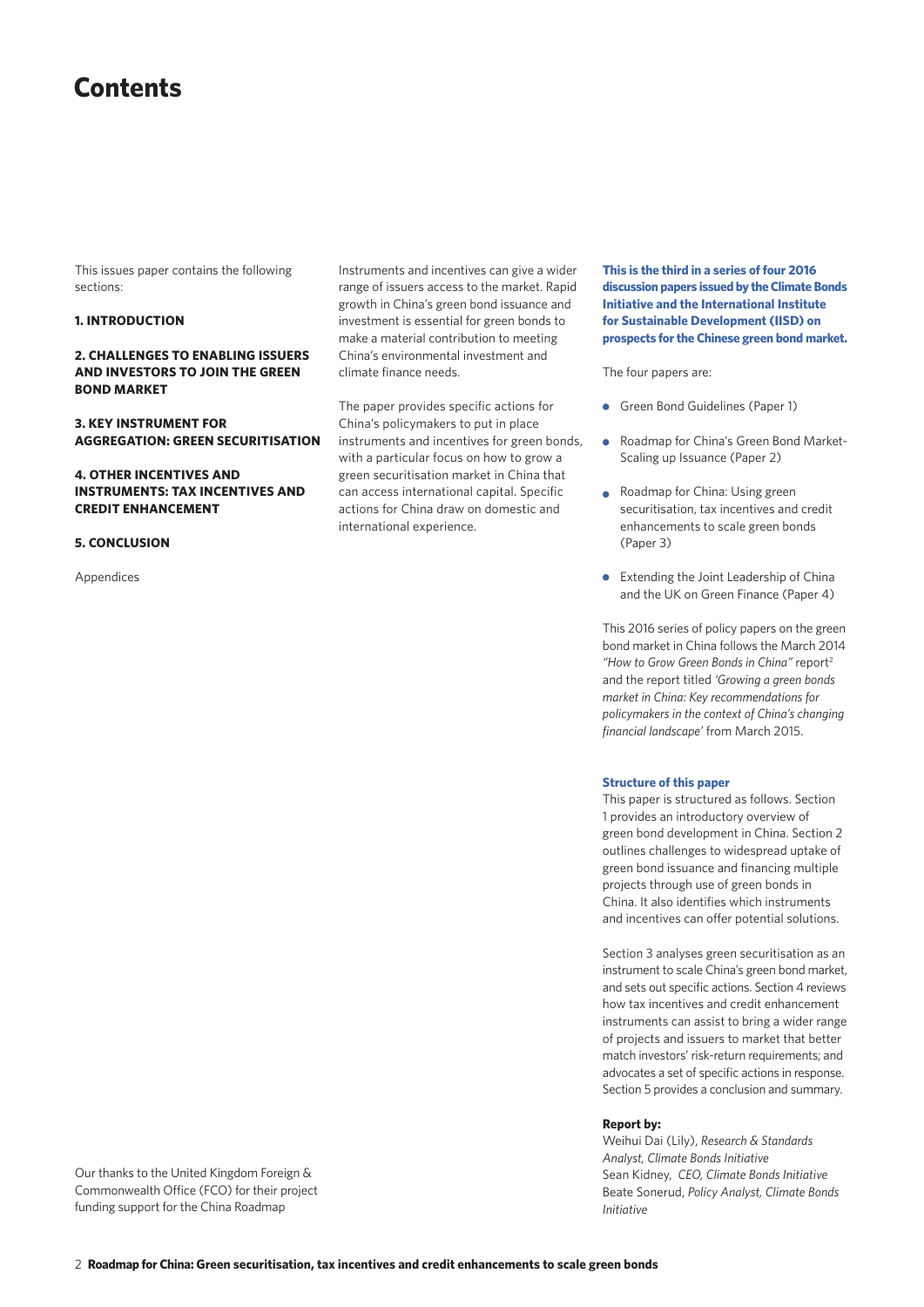# **1. Introduction**

## **China's green transition requires a large volume of private capital**

The rapid economic growth achieved in China over the last few decades has primarily been reliant on coal-based energy consumption, road-based transportation and a carbon-intensive industrial structure. This had led to China now facing a vast number of domestic environmental issues, including air, water and soil pollution, along with the growing impact of climate change. China's government is recognising that there is a need for China to change its high-pollution and energy-intensive growth model and transit towards a greener and sustainable economic model.

An annual investment of at least RMB 2-4 trillion (USD 320-640 billion) will be required to address environmental issues and climate change.3 The PBoC has made a clear statement that public investment alone is not sufficient to meet this investment requirement: public funds would only contribute 10% to 15% of the required investment, with the private sector expected to be by far the largest source of capital for the green transition, contributing 85% to 90%.4

## **Green bonds are proving successful in accessing private sector capital**

Labelled green bonds are increasingly considered an ideal vehicle for tapping into private sector capital. These are bonds of which the proceeds are used for green assets and projects and are labelled accordingly (mostly climate change mitigation and adaptation projects). Proceeds can be allocated to new projects or for refinancing of existing green projects, or a mix of both. Green bond investors equally accept both.

Globally, the green bond market has grown rapidly, from USD 11 billion (RMB 72.4 billion) of issuance in 2013, to USD 36.8 billion (RMB 242 billion) in 2014 and USD 41.8 billion (RMB 275 billion) in 2015. The growth in green bonds is expected to continue. SEB estimates that global green bond issuance will grow to USD 80 billion-USD 100 billion (RMB 362

billion-RMB 526 billion) in 2016.<sup>5</sup> China is seen as a leading source of green bond market growth going forward.6

# **Official guidelines are being established to build a robust system for green bond development**

China has established official guidelines for green bond development in order to build a robust structure that ensures strong green credentials of the labelled bonds and to reduce the risk of inappropriate environmental claims and fraud:

- PBoC has established regulations for green financial bonds, including guidance on, and requirements for green definitions, management and use of bond proceeds, and reporting.<sup>7</sup> PBoC is the regulator overseeing the interbank bond market, which accounts for 93% of outstanding bonds in China.
- China's macroeconomic management agency, the National Development & Reform Commission (NDRC) also set guidelines for green corporate bonds, providing a list of qualifying green projects and proposals for policy incentives.<sup>8</sup>
- Shanghai Stock Exchange set up rules for its green bond pilot program<sup>9</sup> for listed companies and private placement from Small and Medium Enterprises (SME), which are similar to the requirements from PBoC.
- Other regulatory authorities such as the National Association of Financial Market Institutional Investors (NAFMII) and the China Securities Regulatory Commission (CSRC) are also working on green bond guidelines for other bond types in China. See Appendix 1 for an overview of the regulatory system for China's bond markets.

For further details on the official green bond guidelines in China and how they compare to international practice, see *2016 China Discussion Paper 1: Green Bond Guidelines*.

# **Next step: enable a wide range of issuers and projects to access the green bond market through implementing instruments and incentives**

After the establishment of robust green bond guidelines, China now has the foundations in place for scaling up the issuance of and investment in green bonds. Initial steps to achieve this could involve capacity building, demonstration issuance, and construction of green project pipelines – see *Roadmap for China Paper 2: Scaling Issuance* for more details.

In tandem with these actions, the expansion of China's green bond market can be supported through the use of instruments and incentives, which enable a wider range of issuers and projects to be financed by the proceeds of green bonds. This opportunity is the main focus of this paper.

Well-structured financial instruments and incentives could bring a wider range of issuers and projects to the green bond market. This facilitates improved diversification and liquidity in the market, which can attract additional investors and lower investment risk and volatility.

Having a wide range of instruments and hence investable options with differing pricing, risk and tenor - such as municipal bonds, corporate bonds, project bonds, asset-backed securities and covered bonds - allows more issuers and projects to come to market. It also creates more options for institutional investors, each of whom may have differing criteria in regard to asset allocation, risk tolerance and diversification.

Diversity and scale of investment opportunities are all important aspects that can be major factors in the investment decisions made by institutional investors. This is the case for the development of any new bond market, including China's green bond market.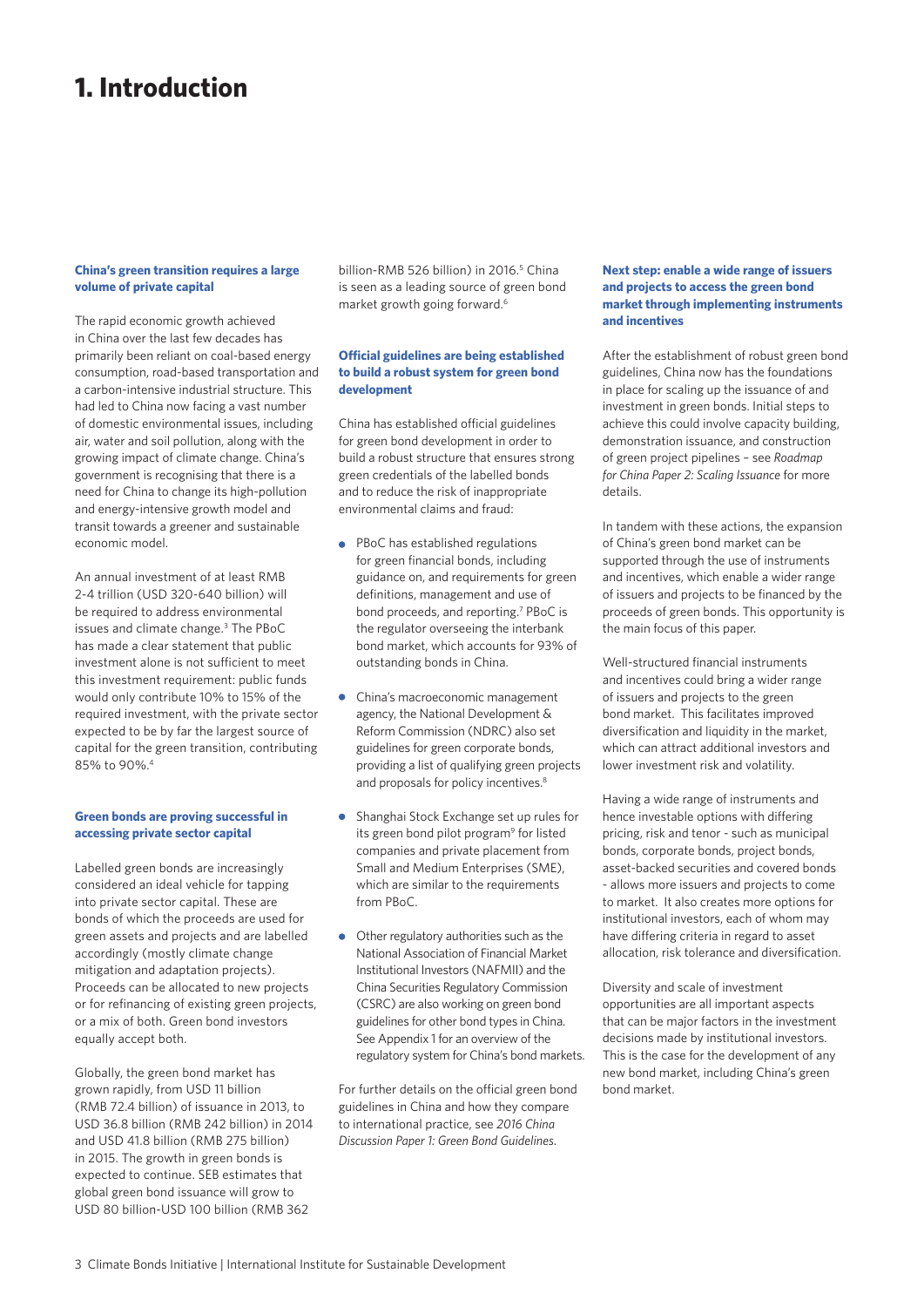# **2. Challenges to enabling issuers and investors to join the green bond market**

# **2.1 Small-scale projects and lack of aggregation instruments**

The minimum bond issuance size which is typically required by the majority of institutional investors can be a hurdle for small-scale green projects unless they have suitable aggregation mechanisms. In mature bond markets, institutional investors typically look for issuance sizes of USD 200 million and above, preferring USD 1 billion plus deals. In emerging markets including China, smaller issuance sizes to a minimum of USD 100 million are acceptable.

Many green projects are much smaller than this, making capital raising difficult. For example, in the US market, a residential PV solar installation is typically worth around USD 25,000, large-scale commercial PV solar projects around USD 3 million and commercial energy efficiency retrofits are typically valued between USD 1 million and USD 10 million. Residential energy efficiency upgrades are even more fragmented.10

Using aggregation instruments to bundle together small-scale green assets could create appropriate green financial products to meet investors' deal size requirements. Asset-backed securities (ABS) and covered bonds are the most established aggregation instruments in the traditional bond markets.

'Yieldcos' are another type of relevant aggregation instrument that may have application as an aggregator of smallscale projects and then corresponding bond issuance. This is more likely once the Chinese market matures and other aggregation mechanisms and processes have established an initial track record within the market and amongst investors.

# **2.2 Low credit ratings for some non-state owned corporate green bond issuers and green projects**

To be attractive to investors, the financial profile and credit worthiness must be comparable to the risk-return characteristics of non-green bonds.

In the early stages of the Chinese green bond market, as for any new financial

**Table 1: Challenges and potential solutions for China's green bond market**

| <b>Challenge</b>                                                                                                                                                                                                                                                                                                                                                                                                             | <b>Potential Solution</b>                                                                                                                                                                                                                                                                                                                                     |  |
|------------------------------------------------------------------------------------------------------------------------------------------------------------------------------------------------------------------------------------------------------------------------------------------------------------------------------------------------------------------------------------------------------------------------------|---------------------------------------------------------------------------------------------------------------------------------------------------------------------------------------------------------------------------------------------------------------------------------------------------------------------------------------------------------------|--|
| Small-scale projects and lack of<br>aggregation instruments create<br>barriers to achieving issuance scale                                                                                                                                                                                                                                                                                                                   | Instruments available:<br>Green securitisation, including use of standardised<br>loan contracts and financial warehouses.                                                                                                                                                                                                                                     |  |
| Low credit-ratings for potential<br>green bond issuers create barriers to<br>attracting institutional investors                                                                                                                                                                                                                                                                                                              | Instruments available:<br>Credit enhancement.<br>Green securitisation.                                                                                                                                                                                                                                                                                        |  |
| Low credit-ratings for green<br>projects create barriers to attracting<br>institutional investors                                                                                                                                                                                                                                                                                                                            | Instruments available:<br>Credit enhancement.                                                                                                                                                                                                                                                                                                                 |  |
| Green bond investment must be<br>increased to keep pace with scaling up<br>of green bond issuance                                                                                                                                                                                                                                                                                                                            | Incentives available:<br>Tax incentives for green bonds, including green<br>asset-backed securities.                                                                                                                                                                                                                                                          |  |
| market, investors are typically looking for<br>low-risk investments, as they are yet to<br>gain familiarity and comfort with the new<br>asset class. For green bonds, this means<br>the investor appetite is focussed on bonds<br>rated as investment-grade, which to date<br>have accounted for the vast majority of the<br>international green bond market. <sup>11</sup>                                                  | As the issuance of green bonds into the<br>market grows over time, investor demand<br>must continue to grow to keep pace with<br>the expanding supply of green bond deals.<br>Demand-side support from the public sector<br>in the early stages of market development is<br>therefore valuable.                                                               |  |
| Some Chinese non-state owned smaller<br>corporates may find it difficult to issue green<br>bonds rated as investment-grade due to their<br>low credit ratings or unrated status. This<br>challenge does not apply to banks and state-<br>owned enterprises, who have sufficiently<br>robust credit ratings. Low-credit ratings<br>may also be a challenge for green asset-<br>backed securities at the initial stages of the | This particularly applies in early markets<br>where state based support and policy<br>direction can provide a measure of certainty<br>for investors to offset other potential<br>risk factors in the investment equation.<br>Facilitating increased investment can<br>function as a pull factor to encourage more<br>issuance of green bonds into the market. |  |
| market's development, due to limited credit<br>performance history of green assets, such as                                                                                                                                                                                                                                                                                                                                  | <b>2.4 Mapping challenges to solutions</b>                                                                                                                                                                                                                                                                                                                    |  |
| solar and wind power assets.                                                                                                                                                                                                                                                                                                                                                                                                 | Table 1 provides an outline of the challenges                                                                                                                                                                                                                                                                                                                 |  |

# **2.3 Increasing green bond investment**

Institutional investor demand for green bonds is strong; currently there is greater demand than suitable investment opportunities available. However, the majority of the proven investor demand is in developed countries. The institutional investor base and asset allocation approaches in emerging economies are less mature.

to enabling issuers and investors to get involved in China's green bond market and some of the instruments and incentives which may be effective in overcoming those challenges.

The next section of this report covers green securitisation in detail, while Section 4 discusses credit enhancement and tax incentives for green bonds.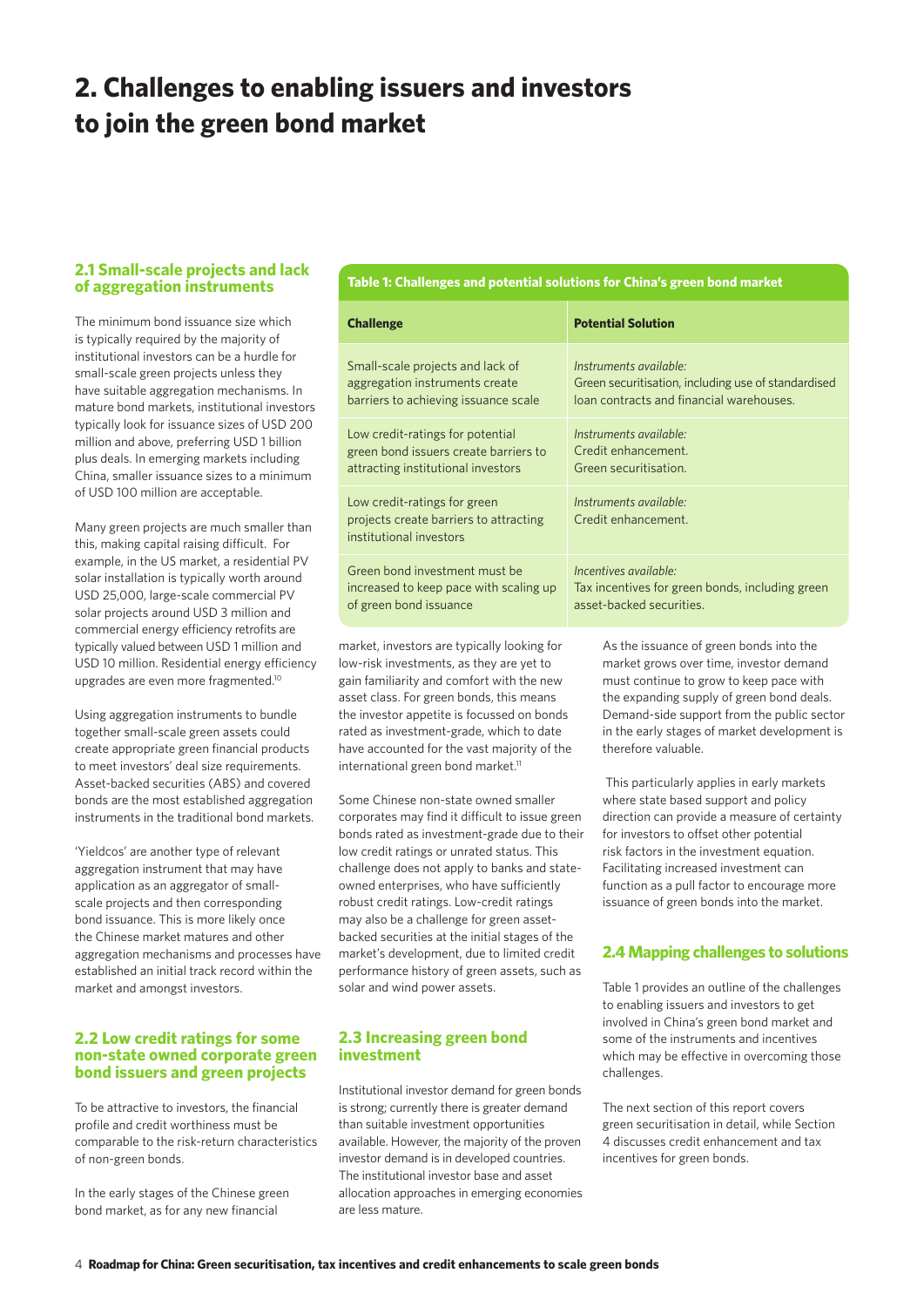# **3. Key instrument for aggregation: green securitisation**

This section of the report looks at the opportunities for green securitisation in China in much greater detail. The sub-sections examine the rationale for pursuing green asset-backed securitisation, the current status of China's overall securitisation market as well as its nascent green securitisation market, and provide a roadmap for supporting growth.

# **3.1 The rationale for green asset-backed securitisation in China**

#### **The securitisation process is the same for green assets and for other kinds of assets**

From a financial point of view, the green securitisation process is the same as the securitisation process for any other kinds of assets. See Figure 1 below for an illustration of this process:

1. The originator identities and pools assets into a reference portfolio. This portfolio is sold to an issuing agent, usually a special purpose vehicle (SPV), which is set up by financial institutions.

2. The issuing agent finances the acquisition of these assets through issuing asset-backed securities to investors.

The only difference with green securitisation processes compared to other securitisations is that the originator must use the money raised from the asset-backed issuance to finance green assets and/or projects.

#### **Green securitisation is relevant for both new and existing asset classes**

There are two types of green asset-backed securities (ABS):

ABS where the cash flows which are backing the issuance of the bond arise from green assets, and the proceeds raised from investors for the issuance of the bond are allocated to green assets. This type of green ABS is suitable for new green asset classes such as renewable energy.

Figure 1 The securitisation process is the same for green assets and other assets<sup>12</sup>

# **How securitization works**



# **Table 2: Asset classes suitable for green securitisation**

| <b>Green asset</b>                                                                                               | New asset class or fits<br>within existing asset class |
|------------------------------------------------------------------------------------------------------------------|--------------------------------------------------------|
| Mortgages to green buildings                                                                                     | Existing asset class                                   |
| Car loans to electric vehicles and hybrids                                                                       | Existing asset class                                   |
| Loans to green small-to-medium enterprises (SMEs)                                                                | Existing asset class                                   |
| Cash flows arising from solar and wind assets (both small<br>and larger scale renewable energy projects qualify) | New asset class                                        |
| Loans for energy efficiency upgrades                                                                             | New asset class                                        |

ABS where the cash flows which are  $\bullet$ backing the issuance of the bond arise from non-green assets (or a mix of green and nongreen assets) but the proceeds raised from investors from the issuance of the bond are allocated to green assets. This type of green ABS is suitable for use within existing asset classes that are already being securitised.

Table 2 provides an outline of how green asset classes fall within new asset classes for securitisation, or within existing asset classes which have a long history of securitisation.

#### **Benefits of green securitisation**

Asset-backed securitisation helps banks and companies to free up capital for more lending by enabling them to sell existing loans on to other investors in the capital markets, including pension funds and insurance companies. The benefits of securitisation for green projects arise from improved access to capital for refinancing, and access to capital at lower cost, as the aggregation process of securitisation allows green projects to obtain capital from the public bond markets.13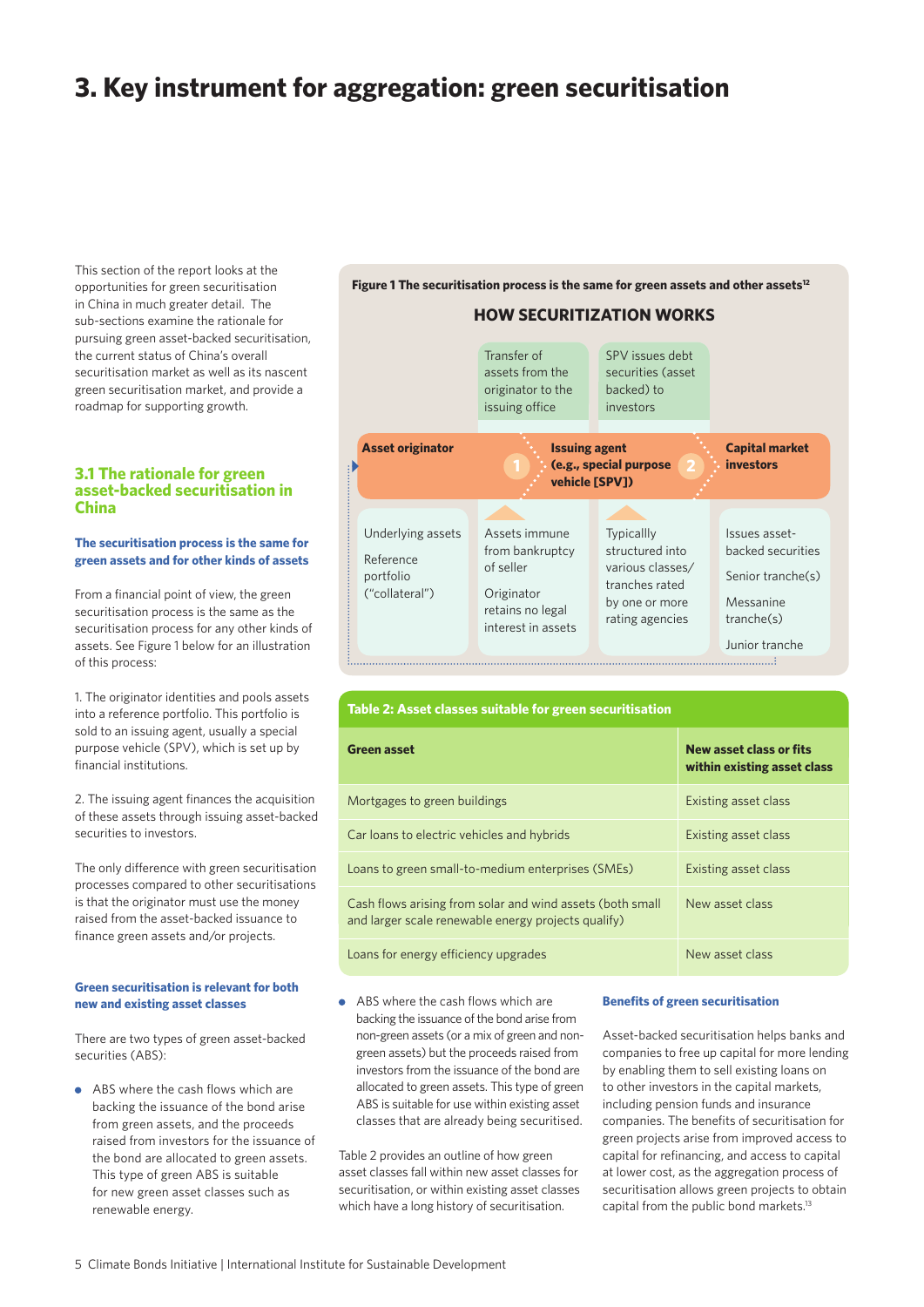Asset-backed securities issued in the public bond markets can offer lower cost of capital compared to bank financing, which is typically the alternative funding source for small-scale assets.14 Accessing capital at lower cost is important to achieve lowcarbon investments at the necessary scale, as for high capital expenditure projects which low-carbon projects typically are - the cost of capital has a strong influence of the economic viability of the project.

#### **Green securitisation can also help address low credit ratings at the issuer level in China**

For green, general obligation bonds, which make up the majority of the green bond market to date both globally and in China, the risk-return of the green bond is independent of the green project risk, as the credit risk is based on the full balance sheet of the issuer.

Nevertheless, achieving a sufficiently high credit rating for potential green bond issuers can be a challenge. In China, this challenge applies particularly for non-state owned companies.

For green asset-backed securities the rating is determined by the green project risk, i.e. independent from original issuers (the originator).

Green securitisation allows the green assets to be detached from the originator's balance sheet and its credit rating. For instance, a original green bond issuer with an overall "B" rating with "AAA"-rated assets on its books might be able to raise funds at an "AAA" rather than "B" rating by securitising those specific assets.<sup>15</sup>

Chinese issuers who have lower credit ratings or whose credit ratings are not well recognised by the international market, could use green securitisation to make the credit rating of their green issuance independent from their general balance sheets. This could allow issuers to gain improved access to capital at lower costs.

#### **International experience: majority of green ABS issued in the US market for renewable energy and energy efficiency**

Currently, the vast majority of green ABS issuance to date has occurred in the US market only. Leading examples from the US market include solar developer SolarCity, energy efficiency lender Renovate America and sustainable infrastructure company Hannon Armstrong.

SolarCity is largest installer of residential solar in the US. Its ABS issuances are backed by cash flows from solar assets. As of March 2016, SolarCity has issued five ABS: the first issuance reached USD 54.4 million, backed by cash flows from power-purchase agreements for the electricity generated by a bundle of residential rooftop PV installations of around 5000 of their customers; the second issuance was for \$70.2m, made up of close to 6,000 agreements, while the third issuance was for \$201.5m, with close to 16,000 power purchase agreements backing the issuance.

Renovate America is a financing provider of the California-based Property Assessed Clean Energy (PACE) financing provider. As of March 2016, it has issued two labelled green ABS as securitisation of PACE loans. The latest deal was for USD 217.5 million in February 2016, backed by 9,252 PACE loans levied against residential properties in 27 California counties. The proceeds of these green ABS will be used to refinance home improvements projects, such as renewable energy, energy efficiency and water improvement projects through the Home Energy Renovation Opportunity (HERO) programme.16 17

Hannon Armstrong is a US-based listed sustainable infrastructure investor, who has issued USD 100 million of low-carbon assetbacked securities in December 2013. The credit profile of the issuance was based on the cash flows from over 100 individual wind, solar and energy efficiency projects; all had investment grade credit profiles. This deal is a good illustration that a blended portfolio approach, bundling a mix of different green assets in one ABS issuance, is possible. In October 2014, Hannon Armstrong issued more low-carbon asset-backed securities for USD 115 million, backed by wind assets.

# **3.2 Current state of China's overall securitisation market**

#### **Policy support for securitisation in China has been growing**

Asset-backed securitisation in China started just on a decade ago when in 2005 the PBoC and CBRC jointly published the guidelines for credit assets securitisation pilot programme.18 In June 2005, PBoC established initial rules of disclosure for ABS and in November 2005, CBRC released detailed regulations for financial institutions covering access to the market, capital requirements, and risk management. These regulations form the basis of the current securitisation market in China.

In 2012, PBoC, CBRC and the Ministry of Finance published guidelines to expand the securitisation pilot programme. It has further encouraged non-bank financial institutions such as insurance companies, securities companies and pension funds to invest in ABS. In 2013, the State Council released policies to provide guidance for financial institutions on using ABS to support small and medium-sized enterprises (SMEs).19

In January 2015, a registration and recording system for securitisation was established.20 Under the new system, qualified institutions do not have to get approval from CBRC and PBoC each time they issue an ABS. Instead, they only need to register and put on record each new issuance. This is a significant change for China's securitisation market which is expected to result in accelerated development.

With the registration and recording system established, in May 2015, the State Council enlarged the scale of the securitisation pilot programme, increasing the total issuance under the programme by RMB 500 billion to RMB 900 billion.21 Meanwhile, more rules for disclosure and credit ratings have been established to assist with risk management.

#### **China's securitisation market has grown rapidly the since 2014**

Despite policy support for securitisation being in place for a decade, the majority of the growth in China's securitisation market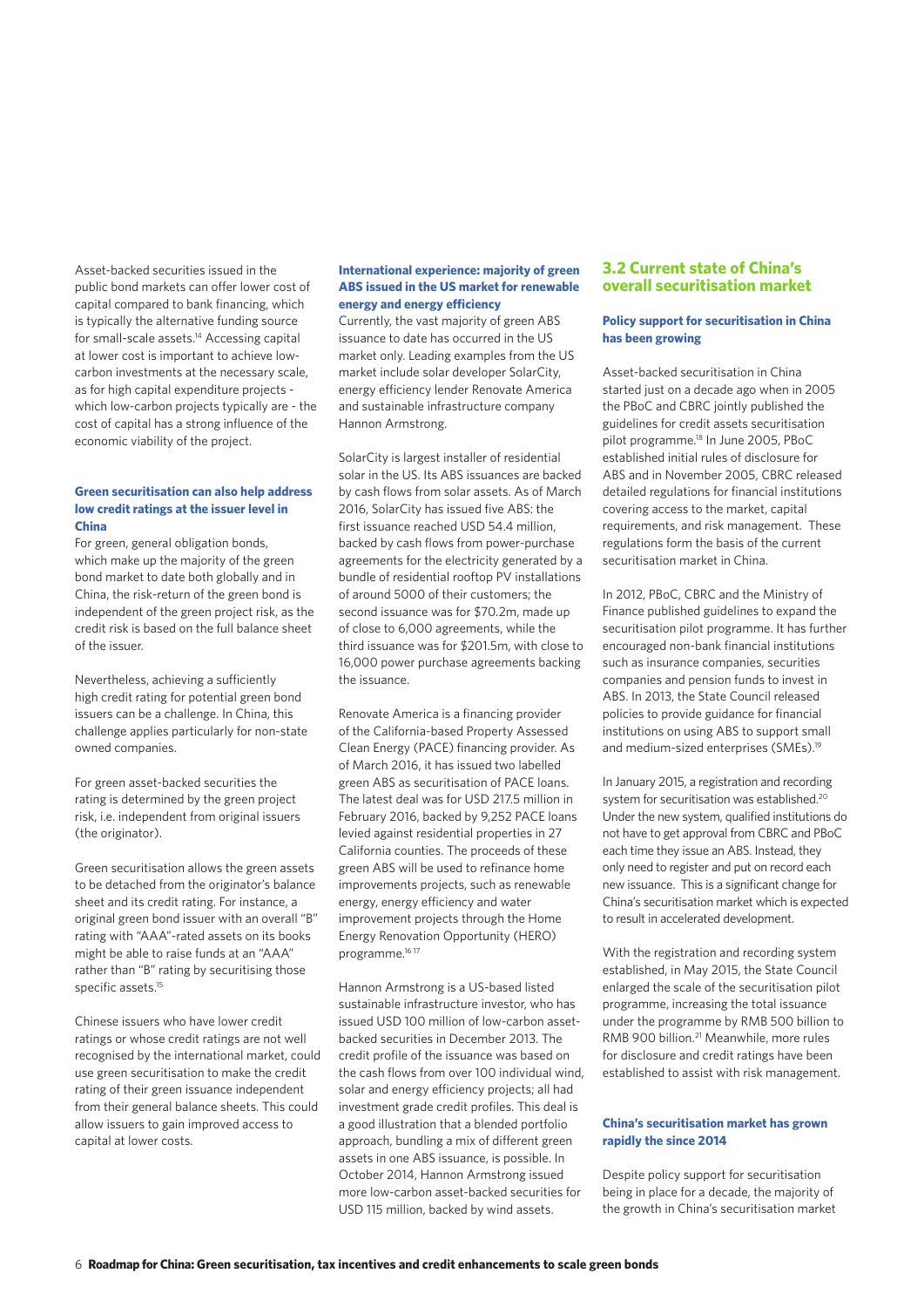has primarily occurred since 2014. ABS issued across 2014 and 2015 was more than five times the total ABS issued in the nine years leading up to 2014.<sup>22</sup> ABS outstanding in China now sits at RMB 770.4 billion.<sup>23</sup>

# **State-owned banks and medium sized financial institutions are the main issuers of ABS in China**

State-owned banks and medium sized financial institutions issue ABS in the form of collateralised loan obligations (CLOs), which account for the largest share of issuance in China's ABS market.<sup>25</sup> ABS issuance from corporates, such as auto companies, accounts for a smaller share of the market.<sup>26</sup>

## **The securitisation market in China has become more diversified**

Underlying assets for securitisation have become more diverse in China. For example, in the interbank market, Collateralized Loan Obligations (CLOs), the most common ABS structure used in China, have been issued that are backed by green loans, loans to fund machinery for construction projects, mortgages, auto loans, credit cards, and syndicated loans.

In the exchange market, where ABS issued by corporates are traded, underlying assets include smaller loans, mortgages, receivables from property management, online lending, and medical facility leases. A large proportion of underlying assets for corporate ABS fall into the categories of financial leasing, charging right from public entities, and accounts receivable.

#### **International investors and issuers are present in China's securitisation market**

Foreign institutions participate in the securitisation market in China both on the investor and issuer side. In 2015, the first foreign investment in ABS in China's domestic markets was made under the RMB Qualified Foreign Institutional Investors (RQFII) programme.27 The first foreign issuance of ABS in China's domestic market also occurred in 2015, when HSBC issued an ABS in China in January 2015.

# **Figure 2 ABS issuance in China from 2005 to 201524**



# **3.3 Green securitisation in China**

As a sub-set of the overall securitisation market, China is also developing its green securitisation sector. Green securitisation covers securitisation transactions where proceeds of the deal are allocated to green assets; either the underlying assets backing the deal from a credit perspective, or other green assets.

# **Asset-backed securities that could have been labelled as green have already been issued in China**

Since 2005, seven green ABS have been issued in China, with the individual deal size ranging from RMB 680 million to RMB 3.5 billion (see table 3 below). These ABS are qualified as green under the Green Bond Endorsed Project Catalogue<sup>28</sup> as well as the international Climate Bonds Standard. However, only 2 of those deals have been labelled and marketed as green by the issuer.

The green ABS deals issued in China to date have been backed by various types of underlying assets, including revenues from

solar, waste-to-energy projects, electricity fees from biomass energy, and accounts receivables from wastewater treatment facilities.

In 2006, the first ABS that could qualify as green was issued by Nanjing Urban Construction Investment company, although the deal was not labelled as green at the time. The ABS used wastewater treatment fees as underlying assets. The company has since issued a second tranche in 2011. The majority of the green issuance in the market has however occurred since 2015, when policy momentum for green securitisation in China further increased via the NDRC.

## **Industrial Bank of China issued the first labelled green ABS from a bank in 2016**

To achieve scale in the green securitisation market, green securitisation from banks is important, as this currently accounts for the largest share of China's overall securitisation market. In 2016, the Industrial Bank of China became the first Chinese bank to issue a green ABS by aggregating a relatively small pool of loans: 42 loans from 29 borrowers.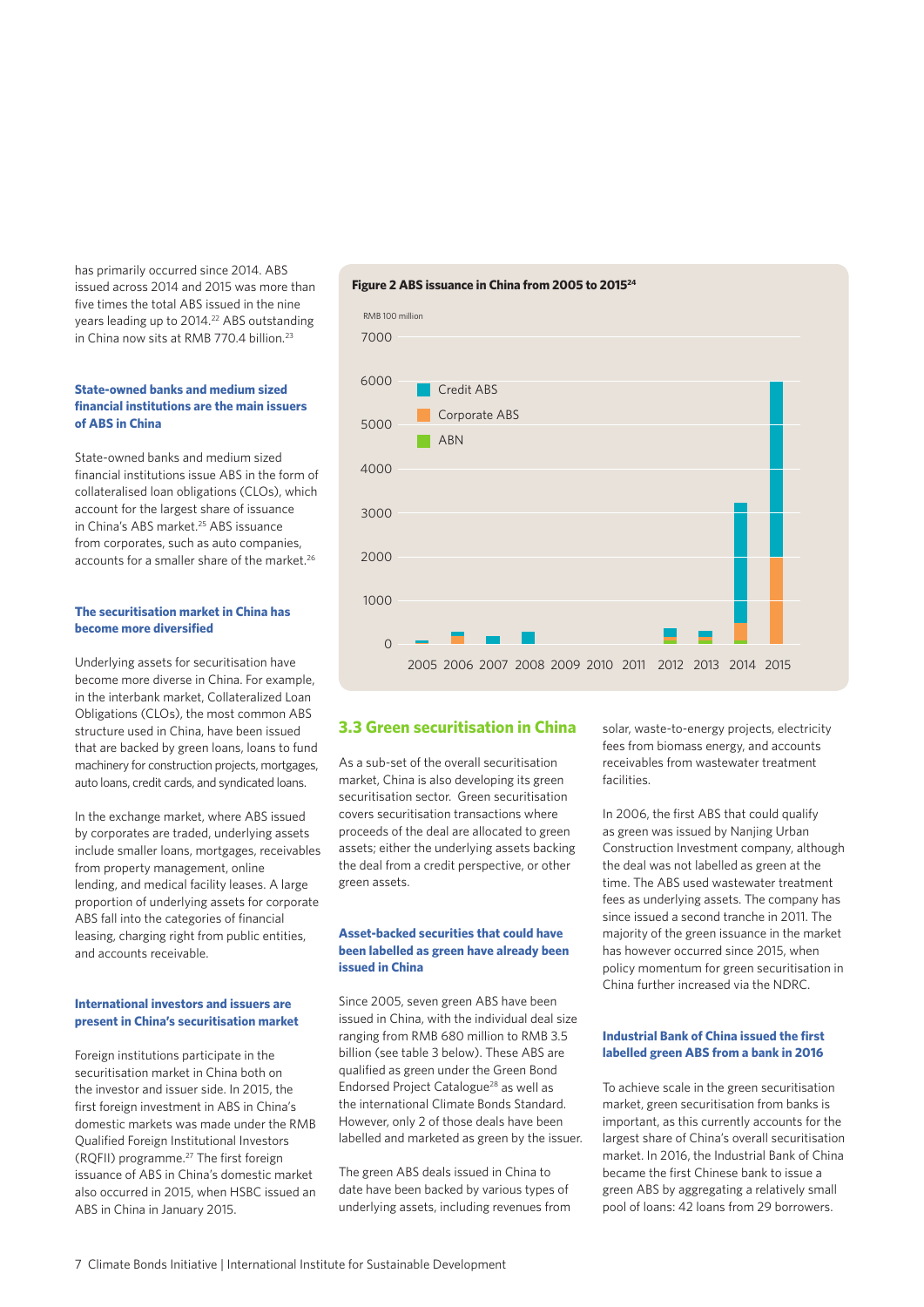The use of smaller pools of assets backing an ABS issuance is different to the ABS structure which is most often used in the international securitisation market. It is common practice internationally for thousands of small loans to be aggregated in structures such as mortgage-backed securities, car loan securities and solar ABS.

#### **Next step: scale up green securitisation through different asset classes**

There is potential to scale up green securitisation and expand the market to other asset classes. In particular, there is potential to develop green mortgage backed securities (mortgages to green buildings) and ABS backed by car loans to hybrids and electric vehicles. This would enable the Chinese green securitisation market to move to green ABS backed by larger, more diversified pools of smaller assets. Wind power assets could be used for ABS issuance and there is also potential to issue more solar ABS, following the first deal in China in this asset class in early 2016.

# **3.4 Roadmap to support growth in green securitisation in China**

#### **The public sector can play an important market development role, working with the private sector**

Barriers currently remain on the supply-side that prevent private market actors from using these aggregation mechanisms at scale. Growing the securitisation markets for any asset requires the creation of a sufficient volume of underlying assets as well as standardising the underlying asset (often a loan of some sort).

Various public sector entities can take concrete actions to overcome barriers to extending the use of green securitisation as a finance source, particularly in new asset classes. Three such actions are outlined below.

In pursuing these actions, the public sector needs to work closely with the private sector to most effectively address the challenges that are currently hindering the private

**Table 3: Overview of ABS issued in China as at March 2016 consistent with PBoC green project definitions for green bonds**

| <b>Issuing entities</b>                                                                  | <b>Underlying assets</b>                                                                                                                                                                  | <b>Amount</b>                                 |
|------------------------------------------------------------------------------------------|-------------------------------------------------------------------------------------------------------------------------------------------------------------------------------------------|-----------------------------------------------|
| <b>Nanjing Urban Construction</b><br><b>Investment Company</b>                           | Wastewater treatment fees                                                                                                                                                                 | RMB <sub>2</sub> hillion<br>(USD 307 million) |
| China Energy and<br>Conservation and<br><b>Environmental Protection</b><br>Group (CECEP) | Electricity sales revenues from<br>waste-to-energy projects                                                                                                                               | RMB 680 million<br>(USD 104 million)          |
| <b>Tianjin Teda Company</b>                                                              | Electricity sales revenues from<br>waste-to-energy projects                                                                                                                               | RMB 633 million<br>(USD 97 million)           |
| Kaidi Ecological Environment<br>Technology                                               | Sales revenues and Power Line<br>Communication (PLC) fees from<br>bioenergy projects                                                                                                      | RMB 3.3 billion<br>(USD 507 million)          |
| <b>Chongging Fuling Dragon</b><br><b>Bridge Industrial Park</b><br>Development           | Accounts receivables from<br>wastewater treatment facilities of<br>Longgiao Group                                                                                                         | RMB <sub>1</sub> hillion<br>(USD 154 million) |
| Shenzhen Energy Group                                                                    | PLC fees from solar PV farm                                                                                                                                                               | RMB <sub>1</sub> hillion<br>(USD 154 million) |
| Industrial Bank of China (CIB)                                                           | Green loans covering pollution<br>control, energy saving, resources<br>utilisation and recycling,<br>manufactures of environmental<br>protection equipment,<br>infrastructure management. | RMB 3.5 billion<br>(USD 538 million)          |

market from taking full advantage of green securitisation opportunities.

## **(i) Action: support the development of standardised green loans contracts**

To facilitate securitization of large portfolios of smaller loans, it is crucial that new green loans are standardised $29$  - this was instrumental in kick-starting securitisation in other areas in the international market such as mortgages. Currently there is a lack of standardised loan contracts available for green assets in China.

The government could play a role in facilitating market-led development of standardised contracts by offering direct financial support to existing market efforts on standardisation

of green loan contracts, and establishing public-private initiatives and working groups to develop standardisation processes.

China is still at an early stage in the rollout of green assets suitable for securitisation, in particular solar panels. This is a very good time to start the standardisation of loan contracts to enable securitisation over time as the asset base suitable for securitisation grows.

It will help enormously if the contracts for these assets can be standardised from the beginning.

In the US, the National Renewable Energy Laboratory (NREL) of the Department of Energy has set up a working group for solar securitization that includes industry actors. The group has worked to develop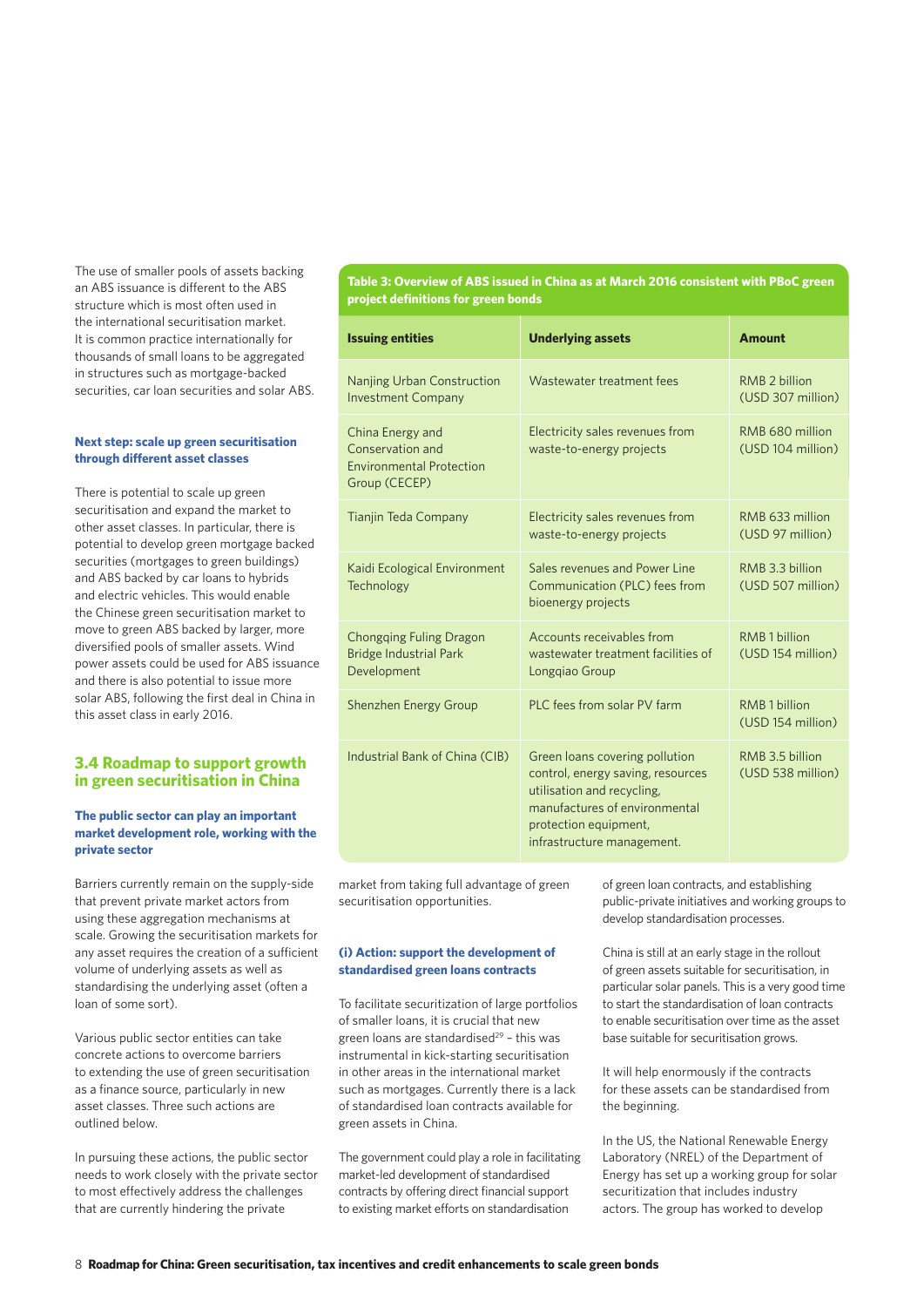standardised loan contracts for solar panels, as well as operations and management standards. China could establish a similar structure to develop standardised loan contracts for green assets in China, potentially under the umbrella of the Green Finance Committee established in 2015.

### **(ii) Action: Encourage uptake of standardised loan contracts for green assets**

Once standardised loans for green assets are developed, the next step is to ensure that the deal flow of standardised green loans is large enough for the loans to be aggregated and sold in the capital markets. The public sector could facilitate uptake of the standard contracts by making this a requirement to qualify for other green securitisation support mechanisms, such as warehousing (see below) and credit enhancement (see section 4.2).

This was an effective mechanism used to drive the initial standardisation in the mortgage market in the US, as Fannie Mae made their guarantees conditional on standardised mortgage contracts. In China, there is also potential for the government to play a stronger prescriptive role in mandating standardisation of loans.

Public institutions could also incentivise the origination of standardised loans by offering preferential lending rates to standardised loans contracts to finance green projects. Increasing the deal flow of standardised loans contracts is crucial to create asset pools large enough for securitization in the bond markets.

There are examples of the public sector providing cheaper loans to incentivise green projects. The municipal bank of Norway has offered lower interest rates on loans financing green projects since 2010, and in 2015 the US public mortgage loan provider Fannie Mae followed suit.

#### **(iii) Action: Support the establishment of financial warehousing of green loans to aggregate across originating entities**

A limited deal flow of standardised green loans can be a barrier to securitisation at the early stages of the market. The loan portfolios of each individual lender can be too small for issuance in the bond markets.

A financial warehouse that aggregates loans across originating entities can be a solution.

Public institutions could set up green financial warehouse entities by using different models:

- **A new warehouse entity can be established as a public-private partnership:** There are several examples from the US market, for example, the Warehouse for Energy Efficiency Loans (WHEEL) in Pennsylvania. Public-private partnerships are widely used in China.
- **Green banks can host financial warehouses:** In 2014, Connecticut's green bank, the Clean Energy and Finance Authority (CEFIA), issued their first round of securities backed by a pool of loans funding energy efficiency upgrades in commercial buildings. The green bank had grown their loan book over time, holding onto loans in a USD 40m financial warehouse.
- **Similarly, green financial warehouses could also be hosted or supported by development banks.** In 2014, the Inter-American Development Bank initiated a pilot project for securitization of energy efficiency projects in Mexico, which will be expanded to the rest of Latin America.

Commercial banks in China could also host a green financial warehouse given their understanding of green assets and projects, and existing involvement in green credit.

At the early stage of the market, warehousing solutions can be combined with credit enhancement support (see next section for details on credit enhancement). This model of combined warehousing and credit enhancement offered simultaneously by a single public sector initiative has been

used to support the securitization of loans to small-and-medium sized enterprises (SMEs) by the European Investment Bank and the European Commission.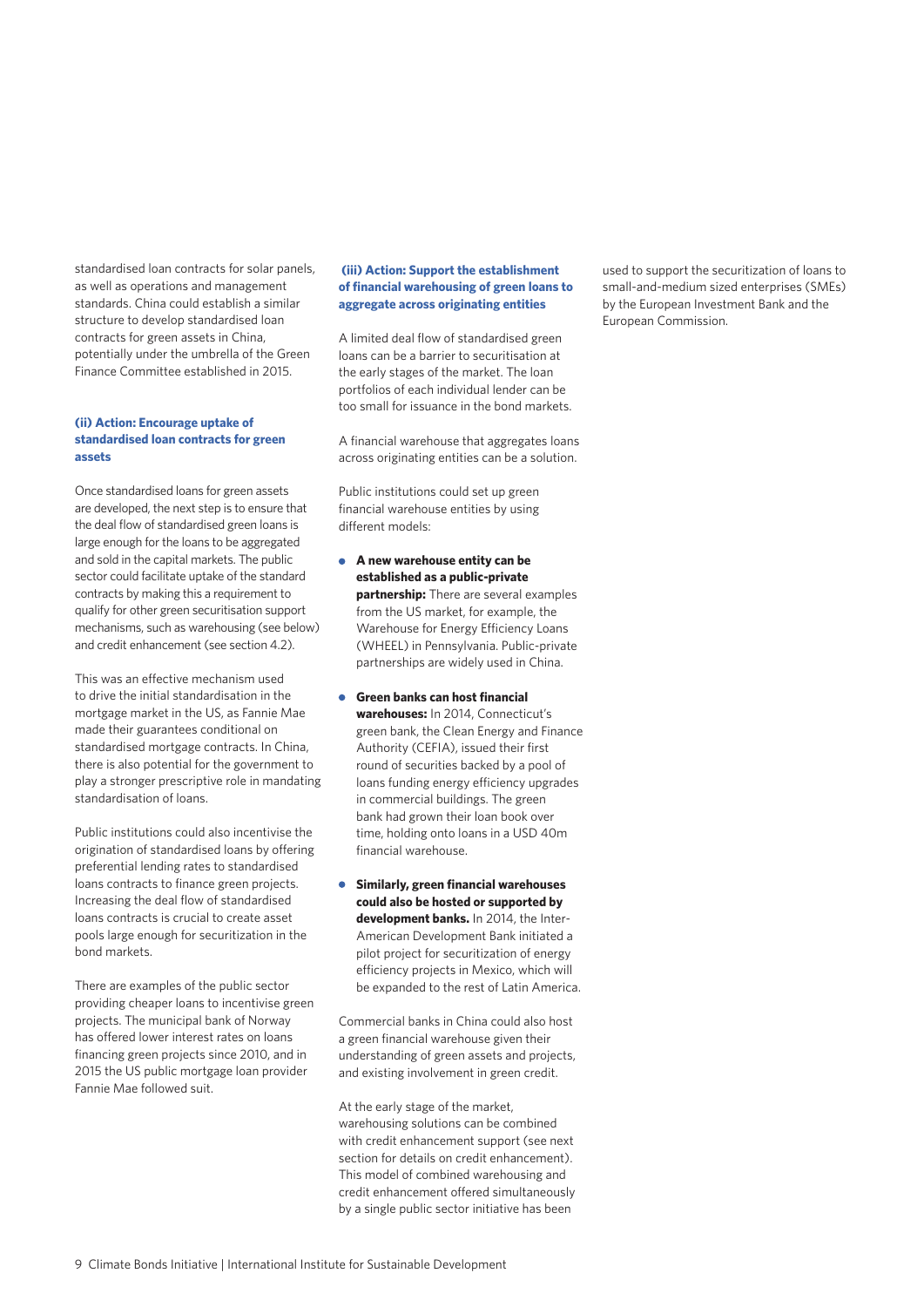# **4. Other incentives and instruments: tax incentives and credit enhancement**

# **4.1 Tax incentives**

# **The rationale for tax incentives**

Tax incentives can be a cost-effective tool by providing a significant boost to investment with a relatively low impact on public finances. They can reduce the interest cost of financing. Different types of tax incentives are a tool used by the public sector to support certain segments of bond markets, both in developed economies and emerging markets. China has proposed to use tax incentives to scale up the issuance of green bonds, though they have not developed a detailed implementation policy yet.

The numerous examples of tax incentives already being used successfully provide precedents for governments to step in to use tax incentives as a tool to scale up the emerging green bond market. For example, Brazil allows tax-free bonds to be issued for large infrastructure investments, construction conglomerates, and wind farm developers.<sup>30</sup> Many governments, including the US, Mexico and India, allow municipal bond issuances to be tax-exempt.<sup>3132</sup> More examples of the different types of tax incentives used in bond markets are set out in Appendix 2.

#### **Different types of tax incentives can be used**

There are different types of tax incentives that can be applied to green bonds. Tax incentives for bonds can focus on either the investor side or the issuer side, with slightly different impacts.

Making incomes from bond investments taxexempt better facilitate a localised market, as only the investors under the jurisdiction of the particular country providing the tax incentives are eligible for the incentives.
An investor-side tax incentive targeted at domestic investors does not provide an incentive to foreign investors,33 and these incentives are therefore best used only for larger countries that have a sufficient internal market. Conversely, tax-credit bonds provide benefits directly to the issuer. This can be a more cost-effective approach than tax-exemption for investors to reduce financing costs for infrastructure.<sup>34</sup> Moreover, it does not limit domestic investors only to benefit from the incentive.

Tax incentives can also be established to attract foreign investors into domestic bond markets through preferential withholding tax rates for green bonds. Selective reductions in withholding taxes are already in place in several countries to drive foreign investment into particular policy priority areas. For example, in India, a preferential withholding tax rate was allowed for infrastructure investment, setting a precedent to use this type of tax incentive for green bonds.

## **There is precedent in China for using tax incentives to direct investment to policy priority areas**

For example, in March 2016, the government announced tax incentives for bonds issued by China Railways in 2016 to 2018. Investors could get 50% discount on income tax on interests received from bonds issued by China Railways.35

## **International practice: tax incentives for green bonds in practice**

For green specifically, the US has offered tax incentives for bonds financing green buildings as well as renewable energy from 2009, in addition to providing tax incentives to more than 80% of the USD 3.7 trillion municipal bond market. Tax-exemption to investors has been the most significant type of tax incentive provided in the US bond markets. Interest on US municipal bonds is exempt from federal income tax. Bond coupons are usually exempt from state tax as well.<sup>36</sup>

The US has also offered tax incentives to bonds financing clean energy through the US federal government's Clean Renewable Energy Bonds (CREBs) and Qualified Energy Conservation Bonds (QECBs) programs, implemented in 2009. The incentives are conditional on proceeds being earmarked for "qualified conservation purposes" which include renewable energy, energy efficiency and certain mass commuting projects.<sup>37</sup>

This makes CREBs and QECBs similar in concept to green bonds, as proceeds are earmarked for green projects.<sup>38</sup>

# **Roadmap for China: implement tax incentives for green bonds**

Tax incentives specifically for green bonds were first proposed by PBoC in China in April 2015, as part of a broader range of recommendations for implementing a green financial system in China.39 PBoC proposed tax incentives for labelled green bonds in the form of tax exemptions for institutional investors that allow them to treat the green bonds as treasury investments.

According to government estimates, tax incentives for green bonds can reduce funding costs by 100 basis points.

Taking 5% interest rate as a starting point, that is equivalent to a 20% reduction in funding costs, which again can significantly improve the financial viability of green projects, as capital costs account for a significant share of overall project costs. The government considers it a small budgetary cost to offer these tax incentives, making it a cost effective option to support China's green transition.

Policymakers in China expect the tax incentives will take one to two years to develop, and the tax incentives are then intended to be in place for three to five years to incubate the investor base, and then they will be removed.

It is not yet clear whether tax incentives will be provided only to domestic investors, or also to international investors. Given that China aims to increase international investment, and that this is now facilitated with the opening of the interbank market to international investors in February 2016, considering tax incentives that can also help attract international investors could be beneficial. Preferential rates of withholding tax can be offered to green bonds.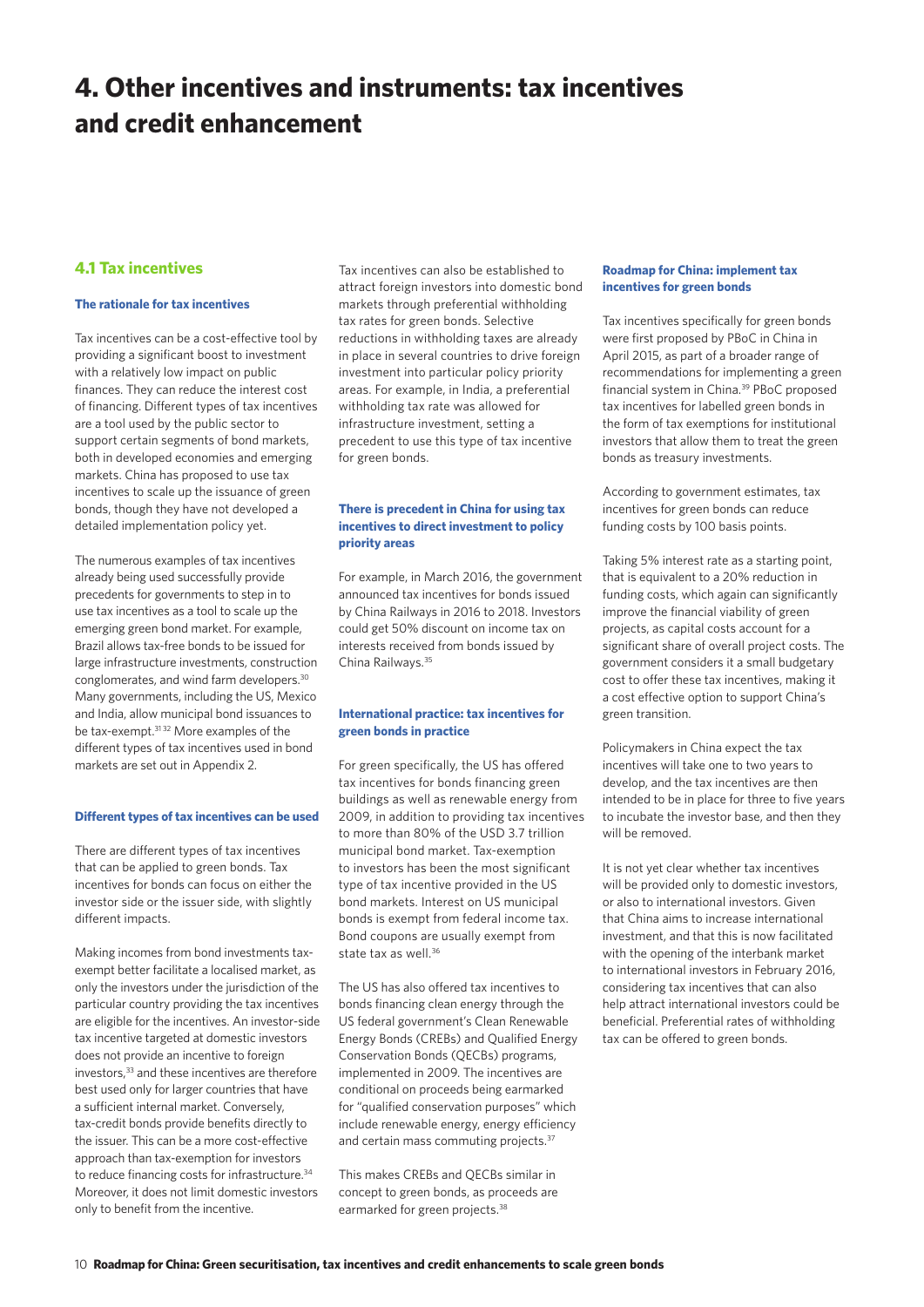# **4.2 Credit enhancement**

#### **The rationale for credit enhancement**

Initially, investors are looking for more investment grade rated bonds to get familiar with the new market, but as they become comfortable with investing in green bonds, the market should move to lower ratings.

The green bond market in US and Europe is showing an increased diversity in ratings, although many institutional investors will still be mandated to mainly invest in investmentgrade bonds, limiting their ability to invest in high-risk, high-yield bonds.

In addition, the potentially higher risk of green projects in the current investment frameworks used in the market can be an obstacle for scaling issuance.

The reason why these climate-friendly investments are often currently not as competitive on risk-return as other similar projects (in more established sectors such as oil and gas) is the same as for any market in early stages of development: unknown risks associated with new technology. It is not an indicator that low-carbon and climateresilient investments are inherently less financially viable.

#### **Credit enhancement can allow a wider range of projects and issuers to tap the market**

In the early stages of the market, in a transition phase, public entities can help absorb risk to improve the risk-return profile and make green bonds financially competitive. In developed economies, credit enhancement can particularly necessary for asset-backed green bonds, including project bonds and asset-backed securities. The lack of historical data still limits the ratings the rating agencies are willing to give to renewable energy.40

The need for credit enhancement will change as the market matures and rating agencies continue to gain an improved understanding of the credit performance of various green assets. For the solar rooftop transactions seen so far, rating agencies report a low level of defaults and asset performance in line with expectations.<sup>41</sup>

In emerging economies, the need for credit enhancement is larger, and can apply for green general obligation bonds, as well as asset-backed bond issuance. Risks are generally higher in these markets, due to political risks and credit risks, and currency risks for international investors. Many of the potential green bonds issuers here, including municipalities, do not have investmentgrade credit ratings, especially not by internationally recognised rating agencies. This can be a challenge also for issuers in the more mature bond markets in emerging economies, such as China.42

While credit enhancement involves some cost to the public sector, it can be a more cost- effective way than direct subsidies to achieve climate infrastructure targets. This is particularly the case in emerging economies, where the cost of capital account for a large share of the overall project cost.

For example, in India providing a 7% interest rate concession to renewable energy projects subsidies can reduce the total cost to the government of supporting wind energy by 39% and solar by 26%, compared to the alternative of using feed-in-tariffs, tax credits, or accelerated depreciation.43

## **International experience: how the public sector can enhance credit ratings for green bonds**

A wide range of credit enhancement tools is available to the public sector, including guarantees; subordinated debt or equity, insurance and policy risk insurance. Details and examples of each are set out in Appendix 3.

Internationally, the public sector is already familiar with these credit enhancement tools. The challenge for development banks and other public entities is to take the instruments that they are already using successfully to support normal bond issuances in other policy priority investment areas, such as infrastructure, and then replicate the process for green bonds.

Internationally, entities well placed to provide credit enhancement for green bonds include development banks, green banks,

Ministries of Finance, the Green Climate Fund and other similar entities, such as the recently launched Commonwealth Green Finance Facility.

#### **Roadmap for China: provide explicit public credit enhancement to green bonds, including green asset-backed securities**

In China, NDRC has proposed new approaches of guarantees to enhance credit ratings of green bonds. For example, guarantees can be offered to issuers when their projects revenues cannot cover the total investment. Local governments are encouraged to set up green bond guarantee fund, providing guarantee for green bond issuance only.

Proposed by NDRC revenues from carbon allowance, emission rights, energy use rights, and water use rights, as well as intellectual property, collaterals of expected green revenues can be seen as means of guarantees and credit enhancement of the green bond issuance. Detailed policies regarding how to implement these proposed guarantees have not yet been released.

Chinese green bond issuers could also use credit enhancement methods that are used in other investment areas. Privately provided guarantees and collaterals have already been used in China for credit enhancement, which are mainly used by SMEs with lower credit ratings for their private placement bonds.44 Green bond issuers could look for a third party such as large corporates, and professional guarantee corporations to provide guarantees. Alternatively, green bond issuers could use land, property, accounts receivables, stock or investment equity as collateral to achieve credit enhancement.45

Which entity is best placed to absorb risk to mobilise private capital can depend on the target investor base, as investors' familiarity with and trust in the de-risking entity can impact how effective the credit enhancement will be in mobilising private capital. The transfer of trust from an entity, such as a development bank, involved in a green bond deal to the deal itself is called the "halo effect". It can be a powerful catalyst.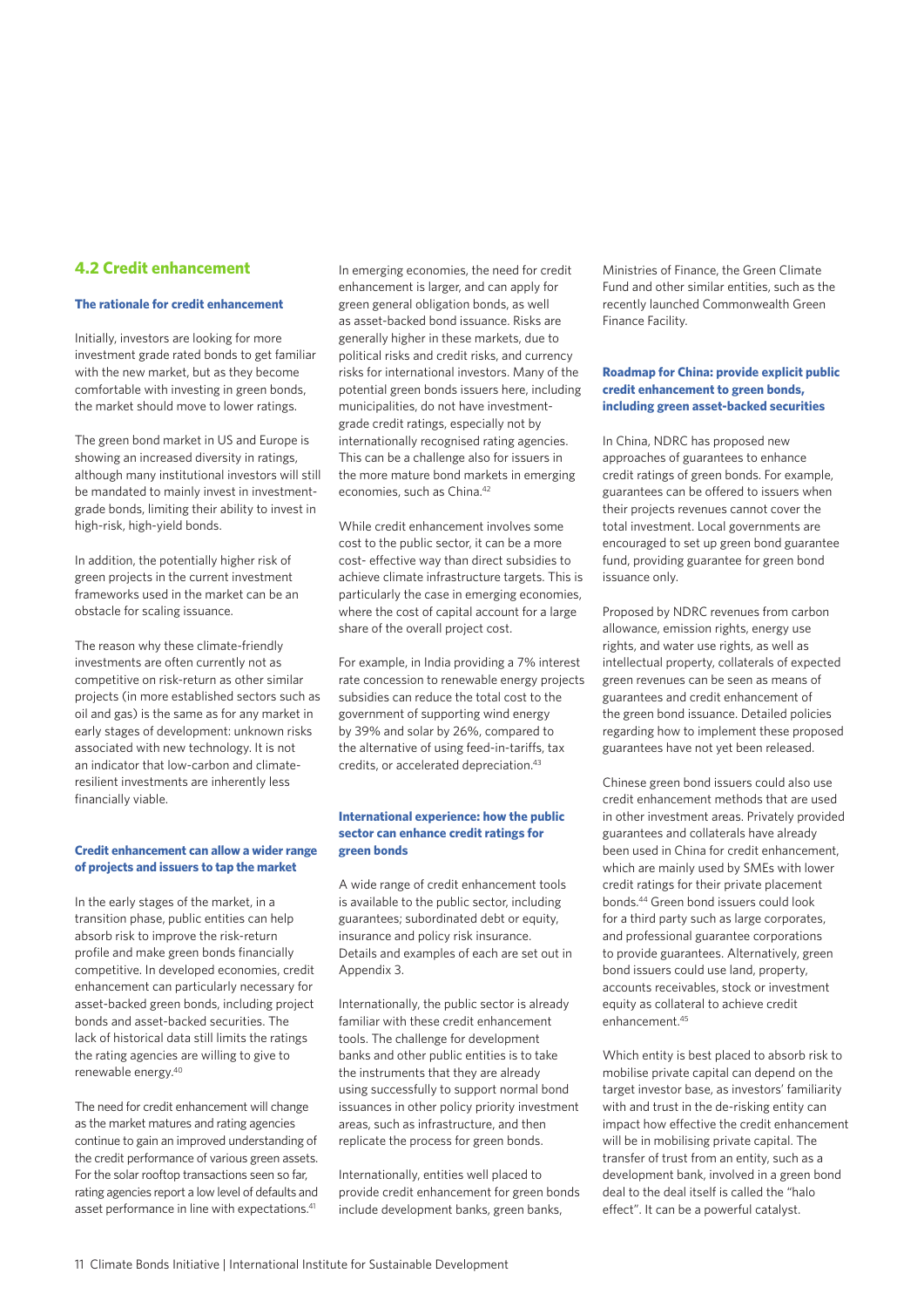# **4. Conclusion**

In order to address environmental issues, including air, water, soil pollution and climate change, an annual investment of at least RMB 2-4 trillion (USD 320- 640 billion) will be required in China. Green bonds are increasingly considered an ideal vehicle for tapping into private sector capital. China is seen as a leading source of green bond market growth. With official guidelines being established to build a robust system for green bond development. The next step for China might be scaling up the issuance of green bonds. This could be achieved through instruments and incentives.

#### **The lack of aggregation platform and lower credit ratings are two major challenges to scale up the green bonds issuance**

In mature bond markets, institutional investors typically look for issuance sizes of USD 200 million and above. In emerging markets including China, smaller issuance sizes to a minimum of USD 100 million are acceptable. However, many green projects such as renewable energy and energy efficiency projects are much smaller than this, making capital raising difficult.

Some Chinese issuers may find it difficult to issue green bonds rated as investment-grade due to their low credit ratings or unrated status. This is particularly a challenge for non-state-owned entities. Low-credit ratings may also be a challenge for green assetbacked securities at the initial stages of the market's development, due to limited credit performance history of green assets, such as solar and wind power assets.

#### **Roadmap for China: green securitisation**

#### **Green securitisation is seen as a key instrument to address the aggregation issue in particular**

Using securitisation to bundle together small-scale green assets could help meet the large-scale investment needs from institutional investors such as pension funds and insurance funds. Green securitisation also allows the green assets to be detached from the originator's balance sheet and its credit rating.

Chinese issuers who have lower credit ratings or whose credit ratings are not well recognised by the international market, could use green securitisation to separate the credit rating of the green issuance from that of their own balance sheet.

#### **Action: support the development of standardised green loans contracts**

Currently there is a lack of standardised loan contracts available for green assets in China. The Government could play a role in facilitating market-led development of standardised contracts by offering direct financial support to existing market efforts on standardisation of green loan contracts, and establishing public-private initiatives and working groups to develop standardisation processes.

#### **Action: Encourage uptake of standardised loan contracts for green assets**

Once standardised loans for green assets are developed, the next step is to ensure that the deal flow of standardised green loans is large enough for the loans to be aggregated and sold in the capital markets.

The public sector could facilitate uptake of the standard contracts by making this a requirement to qualify for other green securitisation support mechanisms, such as warehousing and credit enhancement.

#### **Action: Support the establishment of financial warehousing of green loans to aggregate across originating entities**

A limited deal flow of standardised green loans can be a barrier to securitisation at the early stages of the market.

The loan portfolios of each individual lender can be too small for issuance in the bond markets. A financial warehouse that aggregates loans across originating entities can be a solution.

#### **Roadmap for China: tax incentives and credit enhancement**

Tax incentives can reduce the interest cost of financing. Different types of tax incentives are a tool used by the public sector to

support certain segments of bond markets, both in developed economies and emerging markets. China has also proposed to use tax incentives to scale up the issuance of green bonds. Tax incentives for bonds can focus on either the investor side or the issuer side. Government can make incomes from bond investments tax-exempt, or use tax-credit bonds provide benefits directly to the issuer.

A wide range of credit enhancement tools is available to the public sector, including guarantees, subordinated debt or equity, insurance and policy risk insurance. In China, NDRC has proposed new approaches of guarantees to enhance credit ratings of green bonds, including government fund and collaterals. Green bond issuers could also consider privately provided guarantees and collaterals that have already been used in China for credit enhancement.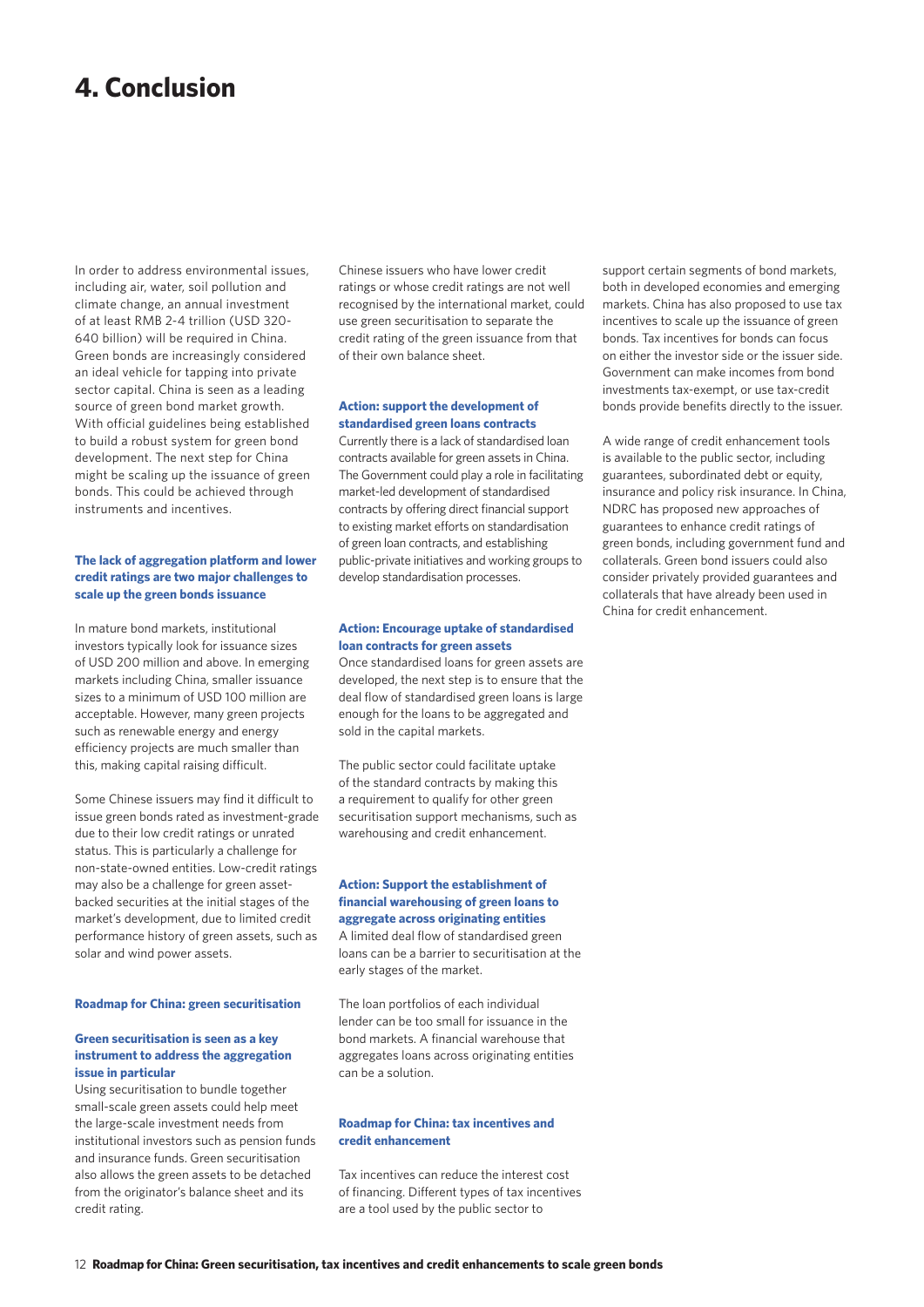# **Appendix 1 - Regulatory system of the Chinese bond market**

| 1. Based on market type of sectors under the Climate Bonds Standard |  |  |  |  |
|---------------------------------------------------------------------|--|--|--|--|
|---------------------------------------------------------------------|--|--|--|--|

| <b>Market type</b>                                            | <b>Regulatory authority</b> |
|---------------------------------------------------------------|-----------------------------|
| Inter-bank bond market (93% of outstanding bonds listed here) | <b>PBoC</b>                 |
| Stock exchange bond market                                    | CSRC.                       |

**PBoC:** People's Bank of China

**CSRC:** China Securities Regulatory Commission

**CBRC:** China Banking Regulatory Commission

**NDRC:** National Development and Reform Commission

**NAFMII:** National Association of Financial Market Institutional Investors

| <b>Bond type</b>                                                                                                      | <b>Regulatory authority</b> |
|-----------------------------------------------------------------------------------------------------------------------|-----------------------------|
| <b>Contract Contract Contract Contract Contract Contract Contract Contract Contract Contract Contract Contract Co</b> |                             |

**2. Based on bond types under the Climate Bonds Standard**

| Government bond                              | PBoC, Ministry of<br>Finance, CSRC                                               |                   |
|----------------------------------------------|----------------------------------------------------------------------------------|-------------------|
| Central bank bond                            |                                                                                  | PB <sub>o</sub> C |
| Financial bond                               | Policy bank bond, special financial bond                                         | PBoC              |
|                                              | Commercial bank bond, non-bank financial<br>institution bond                     | CBRC, PBoC        |
|                                              | Securities company corporate bond, security<br>company short-term financing bond | PBoC, CSRC        |
| Short-term financing bond, medium-term notes | <b>NAFMII</b>                                                                    |                   |
| Asset-backed securities (ABS)                | CBRC, PBoC                                                                       |                   |
| Corporate bond                               | NDRC, PBoC, CSRC                                                                 |                   |
| International institution bond               | PBoC, Ministry of<br>Finance, NDRC, CSRC                                         |                   |
| Convertible bond                             | PBoC, CSRC                                                                       |                   |
| Listed-company bond                          | <b>CSRC</b>                                                                      |                   |
| SME private placement bond                   | <b>Stock Exchange</b>                                                            |                   |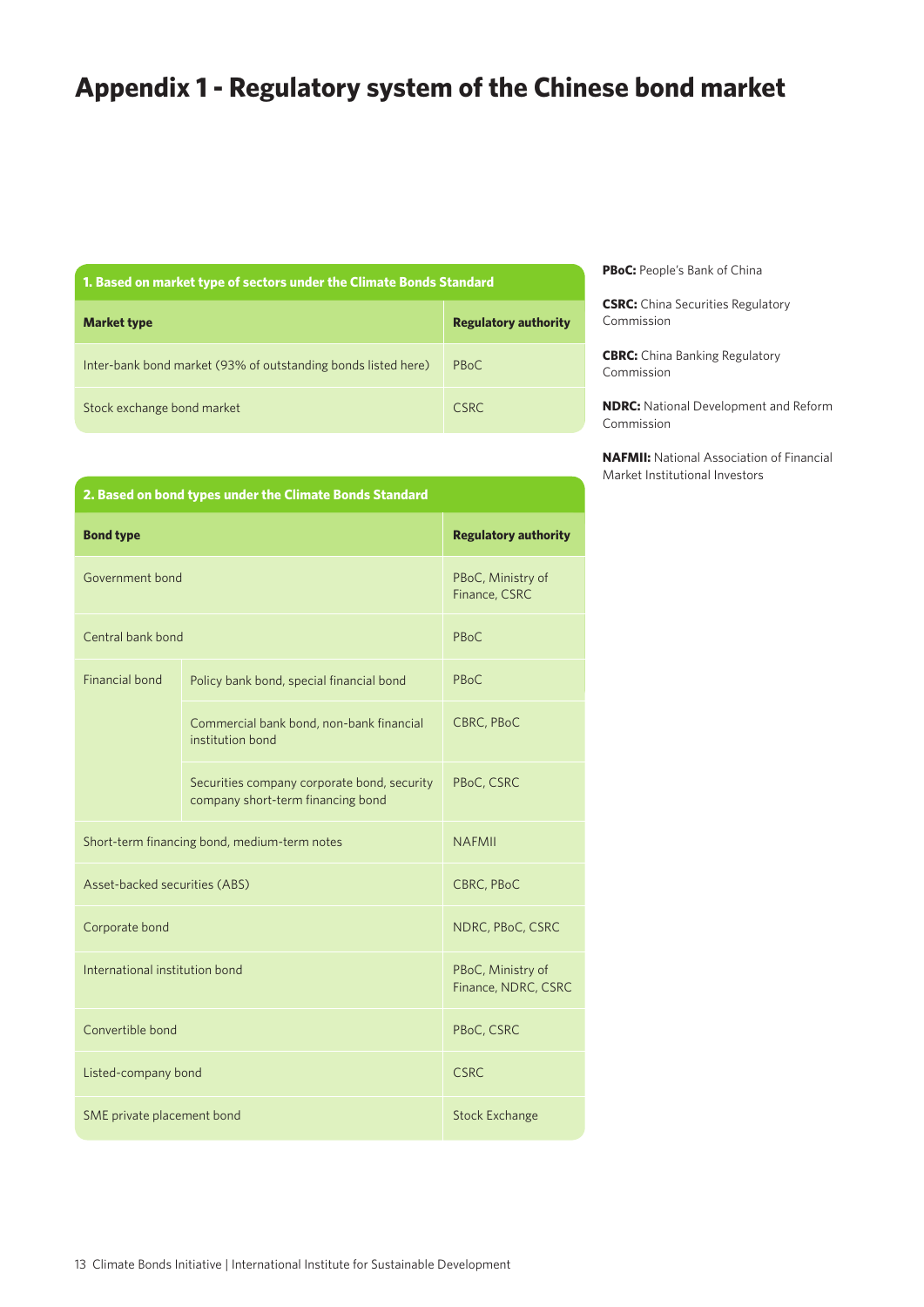# **Appendix 2 - Examples of tax incentives relevant to green bonds**

| <b>Table 15</b> |                                                                                           |                            |                                       |                                                                                                                                                                                                                                   |                                                                                                                                                      |
|-----------------|-------------------------------------------------------------------------------------------|----------------------------|---------------------------------------|-----------------------------------------------------------------------------------------------------------------------------------------------------------------------------------------------------------------------------------|------------------------------------------------------------------------------------------------------------------------------------------------------|
| country         | <b>Bond Type</b>                                                                          | degree of tax<br>exemption | for who                               | description                                                                                                                                                                                                                       | relevance for green                                                                                                                                  |
| <b>Chile</b>    | All bonds                                                                                 | Full                       | Foreign<br>Institutional<br>Investors | Foreign institutional<br>investors are exempt from<br>tax on the bond                                                                                                                                                             | Incentive can be replicated<br>for foreign investment into<br>green bonds in particular                                                              |
| <b>India</b>    | Muni bonds and<br>selected corporate<br>bonds from public<br>entities                     | Full                       | Investors                             | Tax free bonds issued by<br>public corporations and<br>municipal government                                                                                                                                                       | Examples of tax incentives<br>used to encourage<br>investment in a policy<br>priority area.                                                          |
| <b>USA</b>      | Muni bonds                                                                                | Full                       | Investors                             | Over 80% of the US muni<br>bond market is tax exempt.<br>with the aim to increase<br>funding for municipalities for<br>infrastructure                                                                                             | Incentive can be replicated<br>to apply to all labelled<br>green bonds with robust<br>green credentials e.g. that<br>comply with set standards       |
| <b>USA</b>      | Muni bonds with<br>proceeds for<br>renewables and<br>energy efficiency                    | Partial                    | Investors                             | <b>Qualified Energy</b><br><b>Conservation Bonds</b><br>(OECBs) and Clean<br>Renewable Energy Bonds<br>(CREBs) offer special tax<br>incentives offered for<br>muni bonds with proceeds<br>clean energy and energy<br>conservation |                                                                                                                                                      |
| <b>Brazil</b>   | Bonds with proceeds<br>for infrastructure<br>including<br>construction and<br>wind energy | Full                       | Investors                             | Tax-free bonds can be issued<br>for large infrastructure<br>investments, construction<br>conglomerates, and wind<br>farm developers                                                                                               |                                                                                                                                                      |
| <b>Malaysia</b> | Corporate ABS<br>bonds                                                                    | Partial                    | Issuer                                | Issuance expenses for asset-<br>backed securities are tax<br>deductible                                                                                                                                                           | Incentive can be replicated<br>to cover issuance costs for<br>green ABS in particular,<br>making it cheaper for issuers<br>of green vs non-green ABS |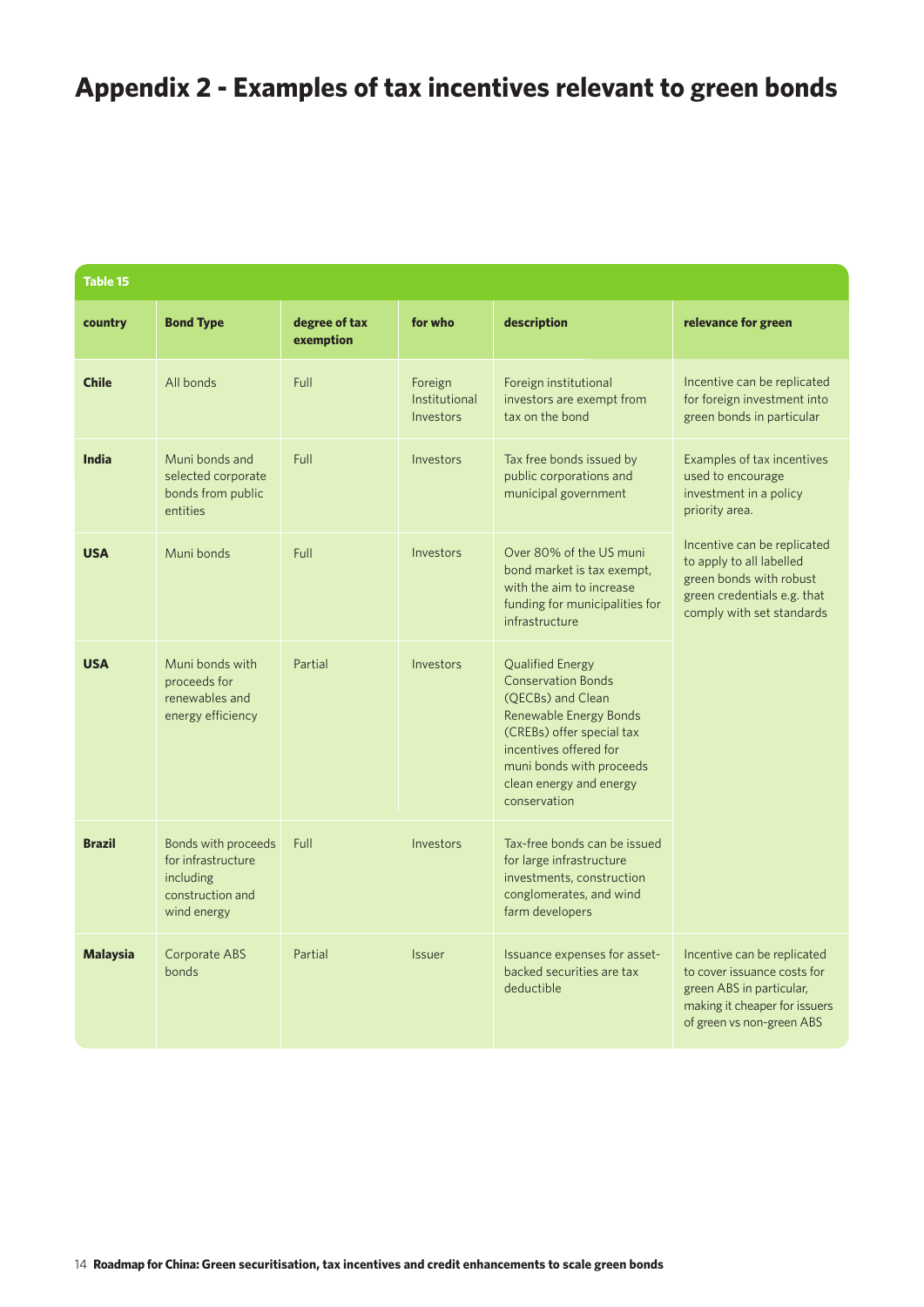# **Appendix 3 - Types of credit enhancement tools for the public sector**

| Table 15:                             |                                                                                                                                                                                                                                                                                                                                                                                                                                                                                                                                                                                                                                                                                                                            |                                                                                                                                                                                                                                                                                                                                                                                  |  |  |
|---------------------------------------|----------------------------------------------------------------------------------------------------------------------------------------------------------------------------------------------------------------------------------------------------------------------------------------------------------------------------------------------------------------------------------------------------------------------------------------------------------------------------------------------------------------------------------------------------------------------------------------------------------------------------------------------------------------------------------------------------------------------------|----------------------------------------------------------------------------------------------------------------------------------------------------------------------------------------------------------------------------------------------------------------------------------------------------------------------------------------------------------------------------------|--|--|
| <b>Type</b>                           | <b>Description</b>                                                                                                                                                                                                                                                                                                                                                                                                                                                                                                                                                                                                                                                                                                         | example                                                                                                                                                                                                                                                                                                                                                                          |  |  |
| <b>Guarantees</b>                     | The public sector can provide partial-risk guarantees at the bond<br>issuance stage (often called "wrappers"). This implies they lend<br>their credit rating to the project. Partial guarantees can also be<br>applied to contingent cost overrun facilities, a structure that has<br>been used in the oil sector. <sup>143</sup><br>In addition to credit guarantees, liquidity guarantees can be<br>provided to facilitate the extension of debt tenor. Liquidity<br>guarantees can be structured so that the public sector guarantees<br>payment of the outstanding debt payments in the latter years of<br>the tenor beyond what the institutional investors are willing to offer<br>without guarantee. <sup>144</sup> | OPIC offers Certificates of Participation, a<br>bond wrap with US government guarantee.<br>In 2014, they started marketing some of<br>the Certificates of Participation as green.<br>While these Certificates had always been<br>green, OPIC now added the green label.<br>The first Green Guaranties were issued<br>in September 2014, and they have issued<br>several in 2015. |  |  |
| <b>Subordinated debt</b><br>or equity | Public entities can invest in a project or portfolio, and take the<br>position of accepting loss before private institutional investors.<br>By the public taking a lower position in the repayment pecking<br>order (a subordinated equity or debt position), the parts of the<br>investment that sits above the public entity in this pecking order<br>(senior equity or debt) is protected from losses to a certain extent,<br>which makes this part of the investment lower risk and can be<br>issued at a higher rating.                                                                                                                                                                                               | The European Investment Bank's Project<br>Bonds Initiative provides first loss for bond<br>issuance to address the policy objectives<br>of the EU's Connect Europe program.                                                                                                                                                                                                      |  |  |
| <b>Insurance</b>                      | The monoline insurers guarantee payment of interest and principal<br>in the event of default. While the use of monoline insurance is<br>more limited after the financial crisis than the other risk-reducing<br>tools in the climate-friendly space, some initiatives are emerging.                                                                                                                                                                                                                                                                                                                                                                                                                                        | A monoline venture for green bonds<br>specifically, AMF, is currently being<br>developed under the Finance for<br>Resilience Initiative (FiRe), although<br>it is not yet operational.                                                                                                                                                                                           |  |  |
| <b>Policy risk</b><br>insurance       | A policy risk insurance facility would be valuable in reducing<br>policy risks, which are a major concern for investors. The policy<br>support put in place for green projects, such as feed-in-tariffs for<br>renewable energy, itself introduces risk that the policy support will<br>be removed. This is risk created by the public sector, and they are<br>consequently best placed to mitigate the risk.                                                                                                                                                                                                                                                                                                              | OPIC offers political risk insurance that<br>includes protection against changes in<br>feed-in-tariffs for renewable energy.                                                                                                                                                                                                                                                     |  |  |